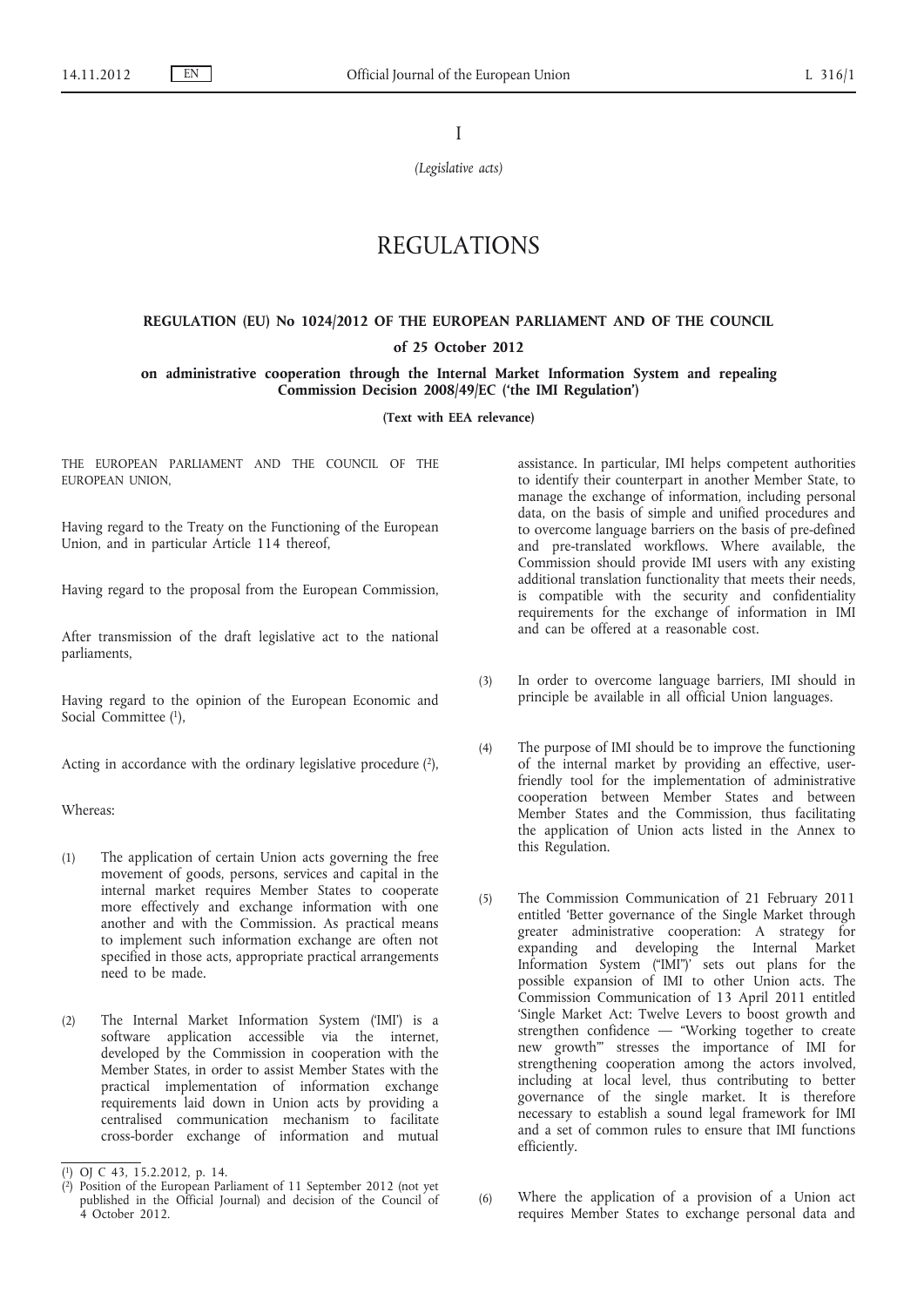provides for the purpose of this processing, such a provision should be considered an adequate legal basis for the processing of personal data, subject to the conditions set out in Articles 8 and 52 of the Charter of Fundamental Rights of the European Union. IMI should be seen primarily as a tool used for the exchange of information, including personal data, which would otherwise take place via other means, including regular mail, fax or electronic mail on the basis of a legal obligation imposed on Member States' authorities and bodies in Union acts. Personal data exchanged via IMI should only be collected, processed and used for purposes in line with those for which it was originally collected and should be subject to all relevant safeguards.

- (7) Following the privacy-by-design principle, IMI has been developed with the requirements of data protection legislation in mind and has been data protection-friendly from its inception, in particular because of the restrictions imposed on access to personal data exchanged in IMI. Therefore, IMI offers a considerably higher level of protection and security than other methods of information exchange such as regular mail, telephone, fax or electronic mail.
- (8) Administrative cooperation by electronic means between Member States and between Member States and the Commission should comply with the rules on the protection of personal data laid down in Directive 95/46/EC of the European Parliament and of the Council of 24 October 1995 on the protection of individuals with regard to the processing of personal data and on the free movement of such data  $(1)$  and in Regulation (EC) No 45/2001 of the European Parliament and of the Council of 18 December 2000 on the protection of individuals with regard to the processing of personal data by the Community institutions and bodies and on the free movement of such data  $(2)$ . The definitions used in Directive 95/46/EC and Regulation (EC) No 45/2001 should also apply for the purposes of this Regulation.
- (9) The Commission supplies and manages the software and IT infrastructure for IMI, ensures the security of IMI, manages the network of national IMI coordinators and is involved in the training of and technical assistance to the IMI users. To that end, the Commission should only have access to such personal data that are strictly necessary to carry out its tasks within the responsibilities set out in this Regulation, such as the registration of national IMI coordinators. The Commission should also have access to personal data when retrieving, upon a request by another IMI actor, such data that have been blocked in IMI and to which the data subject has requested access. The Commission should not have access to personal data exchanged as part of administrative cooperation within IMI, unless a Union act provides for a role for the Commission in such cooperation.
- (10) In order to ensure transparency, in particular for data subjects, the provisions of Union acts for which IMI is to be used should be listed in the Annex to this Regu**lation**
- (11) IMI may be expanded in the future to new areas, where it can help to ensure effective implementation of a Union act in a cost-efficient, user-friendly way, taking account of technical feasibility and overall impact on IMI. The Commission should conduct the necessary tests to verify the technical readiness of IMI for any envisaged expansion. Decisions to expand IMI to further Union acts should be taken by means of the ordinary legislative procedure.
- (12) Pilot projects are a useful tool for testing whether the expansion of IMI is justified and for adapting technical functionality and procedural arrangements to the requirements of IMI users before a decision on the expansion of IMI is taken. Member States should be fully involved in deciding which Union acts should be subject to a pilot project and on the modalities of that pilot project, in order to ensure that the pilot project reflects the needs of IMI users and that the provisions on processing of personal data are fully complied with. Such modalities should be defined separately for each pilot project.
- (13) Nothing in this Regulation should preclude Member States and the Commission from deciding to use IMI for the exchange of information which does not involve the processing of personal data.
- (14) This Regulation should set out the rules for using IMI for the purposes of administrative cooperation, which may cover, inter alia, the one-to-one exchange of information, notification procedures, alert mechanisms, mutual assistance arrangements and problem-solving.
- (15) The right of the Member States to decide which national authorities carry out the obligations resulting from this Regulation should remain unaffected by this Regulation. Member States should be able to adapt functions and responsibilities in relation to IMI to their internal administrative structures, as well as to implement the needs of a specific IMI workflow. Member States should be able to appoint additional IMI coordinators to carry out the tasks of national IMI coordinators, alone or jointly with others, for a particular area of the internal market, a division of the administration, a geographic region, or according to another criterion. Member States should inform the Commission of the IMI coordinators they have appointed, but they should not be obliged to indicate additional IMI coordinators in IMI, where this is not required for its proper functioning.
- (16) In order to achieve efficient administrative cooperation through IMI, Member States and the Commission should ensure that their IMI actors have the necessary resources to carry out their obligations in accordance with this Regulation.

<sup>(</sup> 1) OJ L 281, 23.11.1995, p. 31.

<sup>(</sup> 2) OJ L 8, 12.1.2001, p. 1.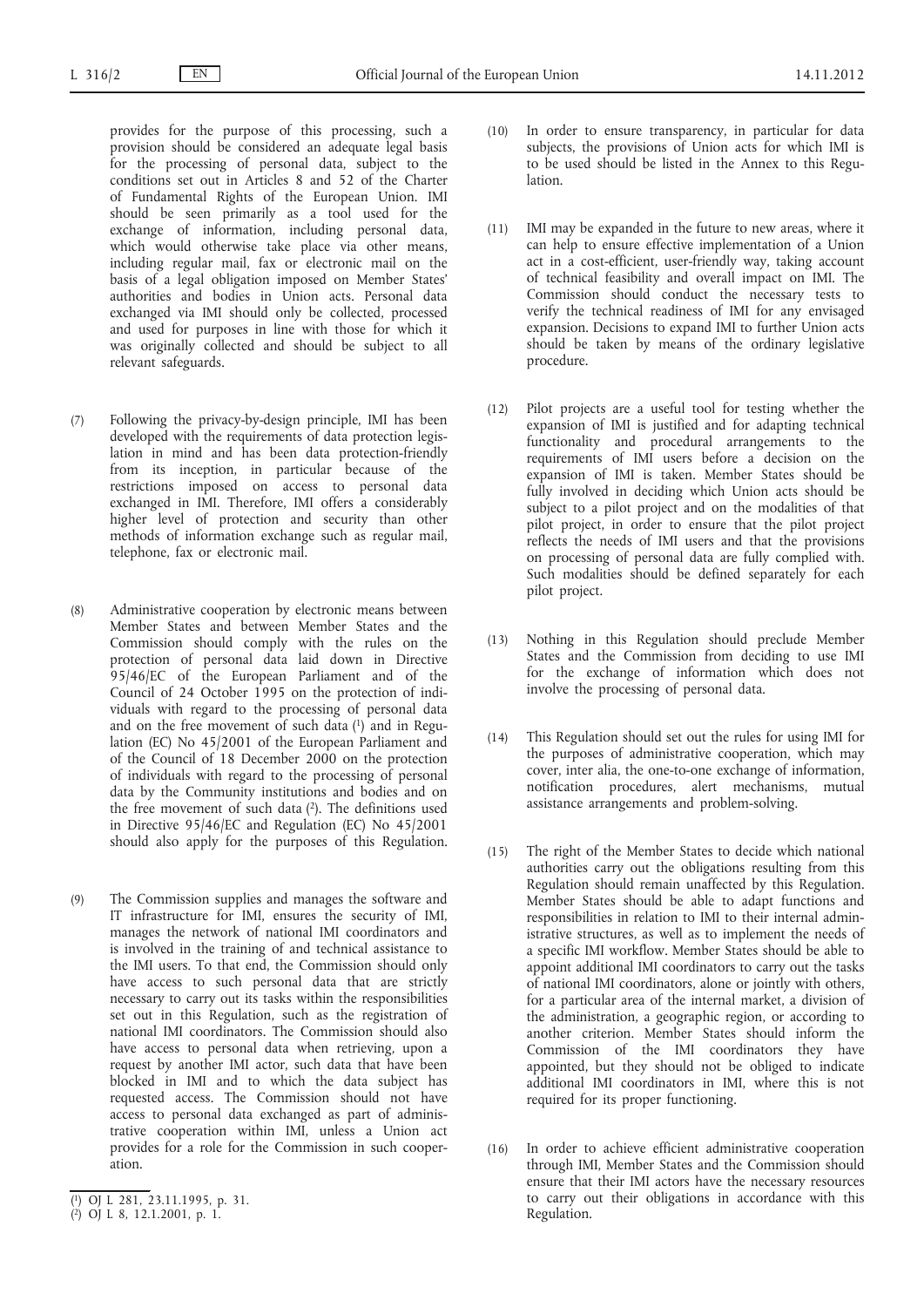- (17) While IMI is in essence a communication tool for administrative cooperation between competent authorities, which is not open to the general public, technical means may need to be developed to allow external actors such as citizens, enterprises and organisations to interact with the competent authorities in order to supply information or retrieve data, or to exercise their rights as data subjects. Such technical means should include appropriate safeguards for data protection. In order to ensure a high level of security, any such public interface should be developed in such a way as to be technically fully separate from IMI, to which only IMI users should have access.
- (18) The use of IMI for the technical support of the SOLVIT network should be without prejudice to the informal character of the SOLVIT procedure which is based on a voluntary commitment of the Member States, in accordance with the Commission Recommendation of 7 December 2001 on principles for using 'SOLVIT' the Internal Market Problem Solving Network (1) ('the SOLVIT Recommendation'). To continue the functioning of the SOLVIT network on the basis of existing work arrangements, one or more tasks of the national IMI coordinator may be assigned to SOLVIT centres within the remit of their work, so that they can function independently from the national IMI coordinator. The processing of personal data and of confidential information as part of SOLVIT procedures should benefit from all guarantees set out in this Regulation, without prejudice to the non-binding character of the SOLVIT Recommendation.
- (19) While IMI includes an internet-based interface for its users, in certain cases and at the request of the Member State concerned, it may be appropriate to consider technical solutions for the direct transfer of data from national systems to IMI, where such national systems have already been developed, notably for notification procedures. The implementation of such technical solutions should depend on the outcome of an assessment of their feasibility, costs and expected benefits. Those solutions should not affect the existing structures and the national order of competencies.
- (20) Where Member States have fulfilled the obligation to notify under Article 15(7) of Directive 2006/123/EC of the European Parliament and of the Council of 12 December 2006 on services in the internal market  $(2)$  by using the procedure in accordance with Directive 98/34/EC of the European Parliament and of the Council of 22 June 1998 laying down a procedure for the provision of information in the field of technical standards and regulations and of rules on Information Society services  $(3)$ , they should not also be required to make the same notification through IMI.
- (21) The exchange of information through IMI follows from the legal obligation on Member States' authorities to give

mutual assistance. To ensure that the internal market functions properly, information received by a competent authority through IMI from another Member State should not be deprived of its value as evidence in administrative proceedings solely on the ground that it originated in another Member State or was received by electronic means, and it should be treated by that competent authority in the same way as similar documents originating in its Member State.

- (22) In order to guarantee a high level of data protection, maximum retention periods for personal data in IMI need to be established. However, those periods should be well-balanced taking into due consideration the need for IMI to function properly, as well as the rights of the data subjects to fully exercise their rights, for instance by obtaining evidence that an information exchange took place in order to appeal against a decision. In particular, retention periods should not go beyond what is necessary to achieve the objectives of this Regulation.
- (23) It should be possible to process the name and contact details of IMI users for purposes compatible with the objectives of this Regulation, including monitoring of the use of the system by IMI coordinators and the Commission, communication, training and awarenessraising initiatives, and gathering information on administrative cooperation or mutual assistance in the internal market.
- (24) The European Data Protection Supervisor should monitor and seek to ensure the application of this Regulation, inter alia by maintaining contacts with national data protection authorities, including the relevant provisions on data security.
- (25) In order to ensure the effective monitoring of, and reporting on, the functioning of IMI and the application of this Regulation, Member States should make relevant information available to the Commission.
- (26) Data subjects should be informed about the processing of their personal data in IMI and of the fact that they have the right of access to the data relating to them and the right to have inaccurate data corrected and illegally processed data erased, in accordance with this Regulation and national legislation implementing Directive 95/46/EC.
- (27) In order to make it possible for the competent authorities of the Member States to implement legal provisions for administrative cooperation and efficiently exchange information by means of IMI, it may be necessary to lay down practical arrangements for such an exchange. Those arrangements should be adopted by the Commission in the form of a separate implementing act for each Union act listed in the Annex or for each type of administrative cooperation procedure and should cover the essential technical functionality and procedural

<sup>(</sup> 1) OJ L 331, 15.12.2001, p. 79.

<sup>(</sup> 2) OJ L 376, 27.12.2006, p. 36.

<sup>(</sup> 3) OJ L 204, 21.7.1998, p. 37.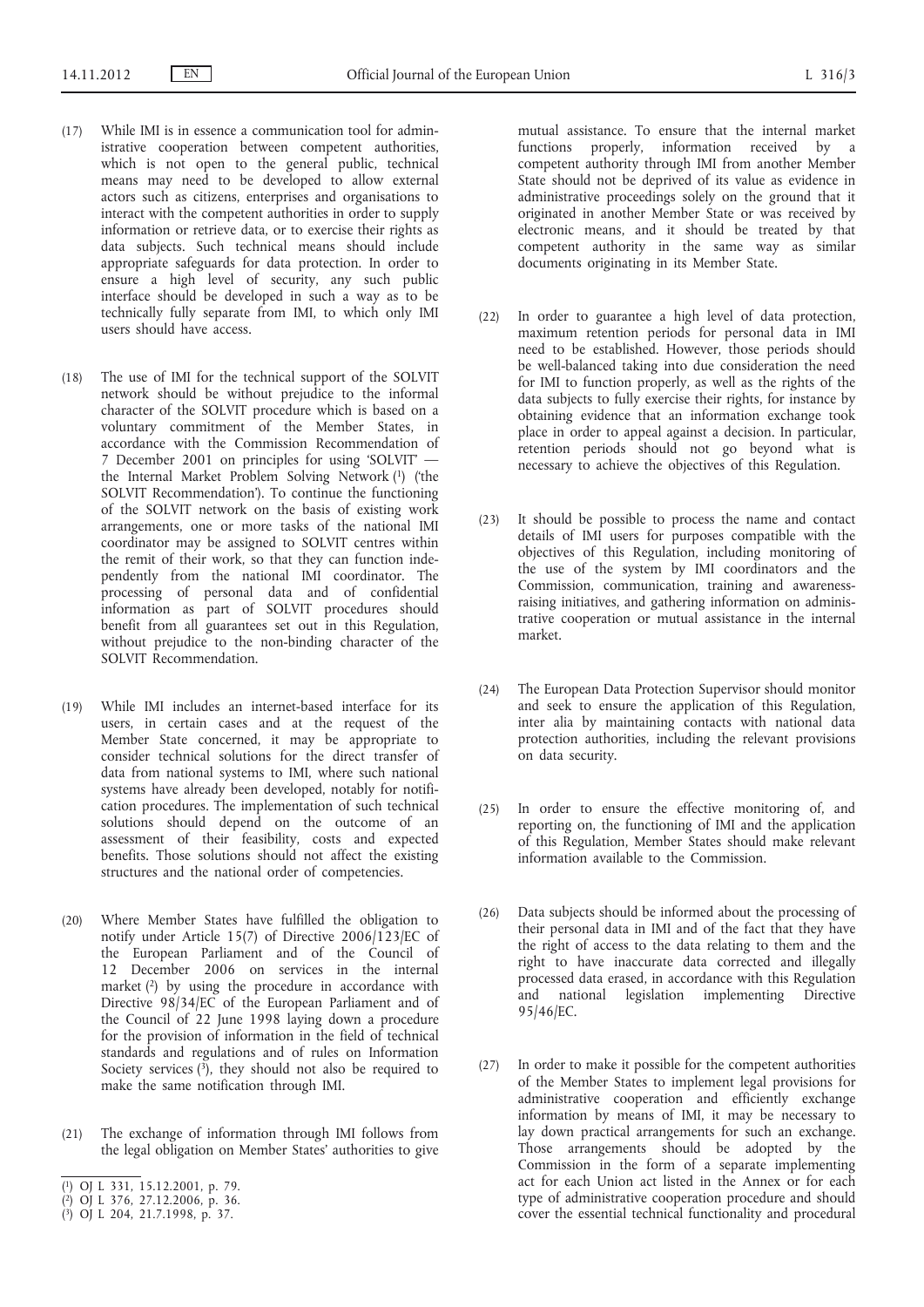arrangements required to implement the relevant administrative cooperation procedures via IMI. The Commission should ensure the maintenance and development of the software and IT infrastructure for IMI.

- (28) In order to ensure sufficient transparency for data subjects, the predefined workflows, question and answer sets, forms and other arrangements relating to administrative cooperation procedures in IMI should be made public.
- (29) Where Member States apply, in accordance with Article 13 of Directive  $95/46$ /EC, any limitations on or exceptions to the rights of data subjects, information about such limitations or exceptions should be made public in order to ensure full transparency for data subjects. Such exceptions or limitations should be necessary and proportionate to the intended purpose and subject to adequate safeguards.
- (30) Where international agreements are concluded between the Union and third countries that also cover the application of provisions of Union acts listed in the Annex to this Regulation, it should be possible to include the counterparts of IMI actors in such third countries in the administrative cooperation procedures supported by IMI, provided that it has been established that the third country concerned offers an adequate level of protection of personal data in accordance with Directive 95/46/EC.
- (31) Commission Decision 2008/49/EC of 12 December 2007 concerning the implementation of the Internal Market Information System (IMI) as regards the protection of personal data (1) should be repealed. Commission Decision 2009/739/EC of 2 October 2009 setting out the practical arrangements for the exchange of information by electronic means between the Member States under Chapter VI of Directive 2006/123/EC of the European Parliament and of the Council on services in the internal market  $(2)$  should continue to apply to issues relating to the exchange of information under Directive 2006/123/EC.
- (32) In order to ensure uniform conditions for the implementation of this Regulation, implementing powers should be conferred on the Commission. Those powers should be exercised in accordance with Regulation (EU) No 182/2011 of the European Parliament and of the Council of 16 February 2011 laying down the rules and general principles concerning mechanisms for control by the Member States of the Commission's exercise of implementing powers  $(3)$ .
- (33) The performance of the Member States regarding the effective application of this Regulation should be monitored in the annual report on the functioning of IMI based on statistical data from IMI and any other relevant data. The performance of Member States
- ( 1) OJ L 13, 16.1.2008, p. 18.

should be evaluated, inter alia, based on average reply times with the aim of ensuring rapid replies of good quality.

- (34) Since the objective of this Regulation, namely laying down the rules for the use of IMI for administrative cooperation, cannot be sufficiently achieved by the Member States and can therefore, by reason of its scale and effects, be better achieved at Union level, the Union may adopt measures, in accordance with the principle of subsidiarity as set out in Article 5 of the Treaty on European Union. In accordance with the principle of proportionality, as set out in that Article, this Regulation does not go beyond what is necessary in order to achieve that objective.
- (35) The European Data Protection Supervisor has been consulted in accordance with Article 28(2) of Regulation (EC) No 45/2001 and delivered an opinion on 22 November 2011 (4),

HAVE ADOPTED THIS REGULATION:

### CHAPTER I

# **GENERAL PROVISIONS**

#### *Article 1*

### **Subject matter**

This Regulation lays down rules for the use of an Internal Market Information System ('IMI') for administrative cooperation, including processing of personal data, between competent authorities of the Member States and between competent authorities of the Member States and the Commission.

#### *Article 2*

# **Establishment of IMI**

IMI is hereby formally established.

#### *Article 3*

### **Scope**

1. IMI shall be used for administrative cooperation between competent authorities of the Member States and between competent authorities of the Member States and the Commission necessary for the implementation of Union acts in the field of the internal market, within the meaning of Article 26(2) of the Treaty on the Functioning of the European Union (TFEU), which provide for administrative cooperation, including the exchange of personal data, between Member States or between Member States and the Commission. Those Union acts are listed in the Annex.

2. Nothing in this Regulation shall have the effect of rendering mandatory the provisions of Union acts which have no binding force.

<sup>(</sup> 2) OJ L 263, 7.10.2009, p. 32.

<sup>(</sup> 3) OJ L 55, 28.2.2011, p. 13. (4) OJ C 48, 18.2.2012, p. 2.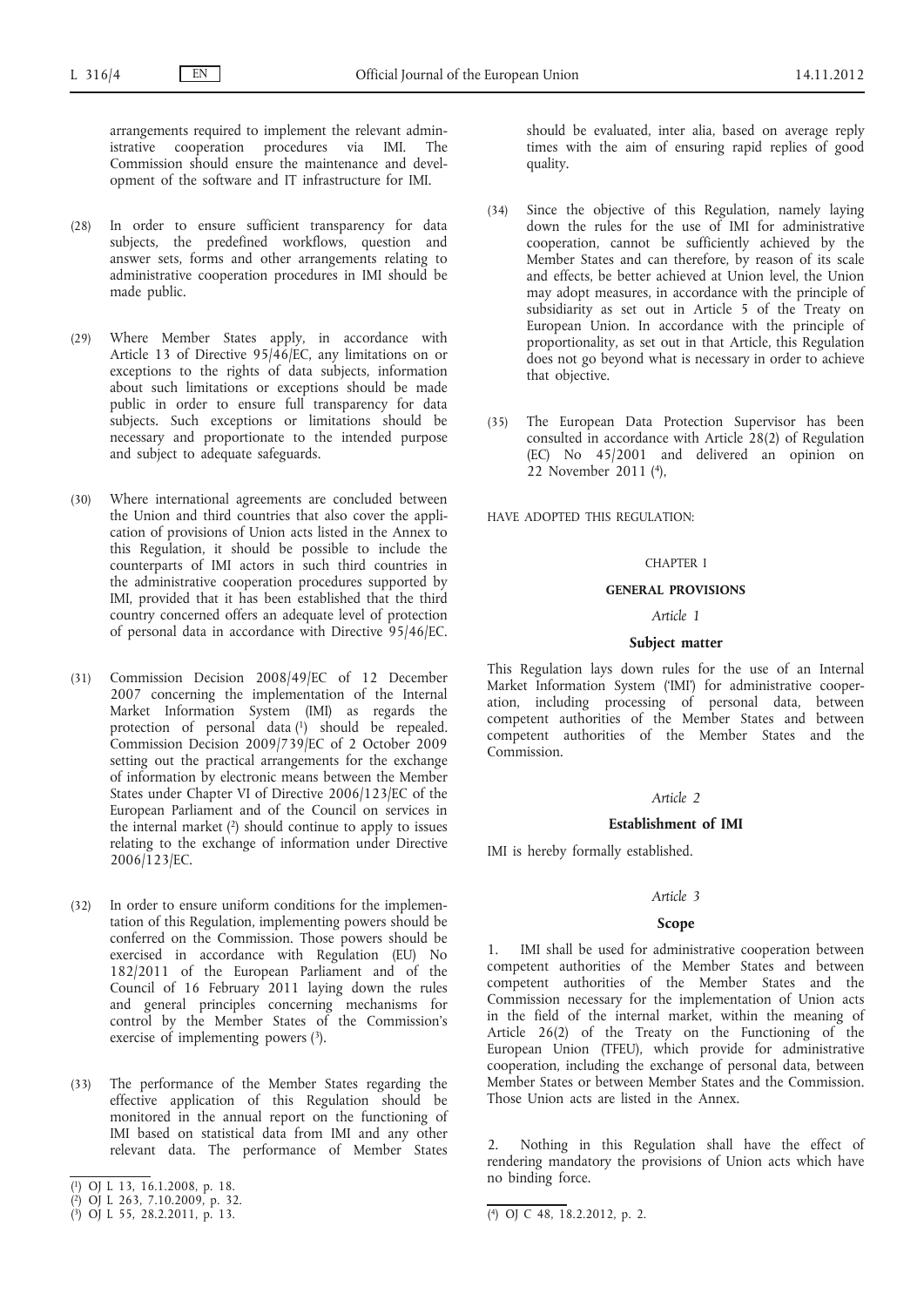# *Article 4*

# **Expansion of IMI**

1. The Commission may carry out pilot projects in order to assess whether IMI would be an effective tool to implement provisions for administrative cooperation of Union acts not listed in the Annex. The Commission shall adopt an implementing act to determine which provisions of Union acts shall be subject to a pilot project and to set out the modalities of each project, in particular the basic technical functionality and procedural arrangements required to implement the relevant administrative cooperation provisions. That implementing act shall be adopted in accordance with the examination procedure referred to in Article 24(3).

2. The Commission shall submit an evaluation of the outcome of the pilot project, including data protection issues and effective translation functionalities, to the European Parliament and the Council. Where appropriate, that evaluation may be accompanied by a legislative proposal to amend the Annex to expand the use of IMI to the relevant provisions of Union acts.

# *Article 5*

# **Definitions**

For the purposes of this Regulation, the definitions laid down in Directive  $95/46/EC$  and Regulation (EC) No 45/2001 shall apply.

In addition, the following definitions shall also apply:

- (a) 'IMI' means the electronic tool provided by the Commission to facilitate administrative cooperation between competent authorities of the Member States and between competent authorities of the Member States and the Commission;
- (b) 'administrative cooperation' means the working in collaboration of competent authorities of the Member States or competent authorities of the Member States and the Commission, by exchanging and processing information, including through notifications and alerts, or by providing mutual assistance, including for the resolution of problems, for the purpose of better application of Union law;
- (c) 'internal market area' means a legislative or functional field of the internal market, within the meaning of Article 26(2) TFEU, in which IMI is used in accordance with Article 3 of this Regulation;
- (d) 'administrative cooperation procedure' means a pre-defined workflow provided for in IMI allowing IMI actors to communicate and interact with each other in a structured manner;
- (e) 'IMI coordinator' means a body appointed by a Member State to perform support tasks necessary for the efficient functioning of IMI in accordance with this Regulation;
- (f) 'competent authority' means any body established at either national, regional or local level and registered in IMI with specific responsibilities relating to the application of national law or Union acts listed in the Annex in one or more internal market areas;
- (g) 'IMI actors' means the competent authorities, IMI coordinators and the Commission;
- (h) 'IMI user' means a natural person working under the authority of an IMI actor and registered in IMI on behalf of that IMI actor;
- (i) 'external actors' means natural or legal persons other than IMI users that may interact with IMI only through separate technical means and in accordance with a specific predefined workflow provided for that purpose;
- (j) 'blocking' means applying technical means by which personal data become inaccessible to IMI users via the normal interface of IMI;
- (k) 'formal closure' means applying the technical facility provided by IMI to close an administrative cooperation procedure.

#### CHAPTER II

# **FUNCTIONS AND RESPONSIBILITIES IN RELATION TO IMI**

#### *Article 6*

# **IMI coordinators**

1. Each Member State shall appoint one national IMI coordinator whose responsibilities shall include:

- (a) registering or validating registration of IMI coordinators and competent authorities;
- (b) acting as the main contact point for IMI actors of the Member States for issues relating to IMI, including providing information on aspects relating to the protection of personal data in accordance with this Regulation;
- (c) acting as interlocutor of the Commission for issues relating to IMI including providing information on aspects relating to the protection of personal data in accordance with this Regulation;
- (d) providing knowledge, training and support, including basic technical assistance, to IMI actors of the Member States;
- (e) ensuring the efficient functioning of IMI as far as it is within their control, including the provision of timely and adequate responses by IMI actors of the Member States to requests for administrative cooperation.

Each Member State may, in addition, appoint one or more IMI coordinators in order to carry out any of the tasks listed in paragraph 1, in accordance with its internal administrative structure.

3. Member States shall inform the Commission of the IMI coordinators appointed in accordance with paragraphs 1 and 2 and of the tasks for which they are responsible. The Commission shall share that information with the other Member States.

4. All IMI coordinators may act as competent authorities. In such cases an IMI coordinator shall have the same access rights as a competent authority. Each IMI coordinator shall be a controller with respect to its own data processing activities as an IMI actor.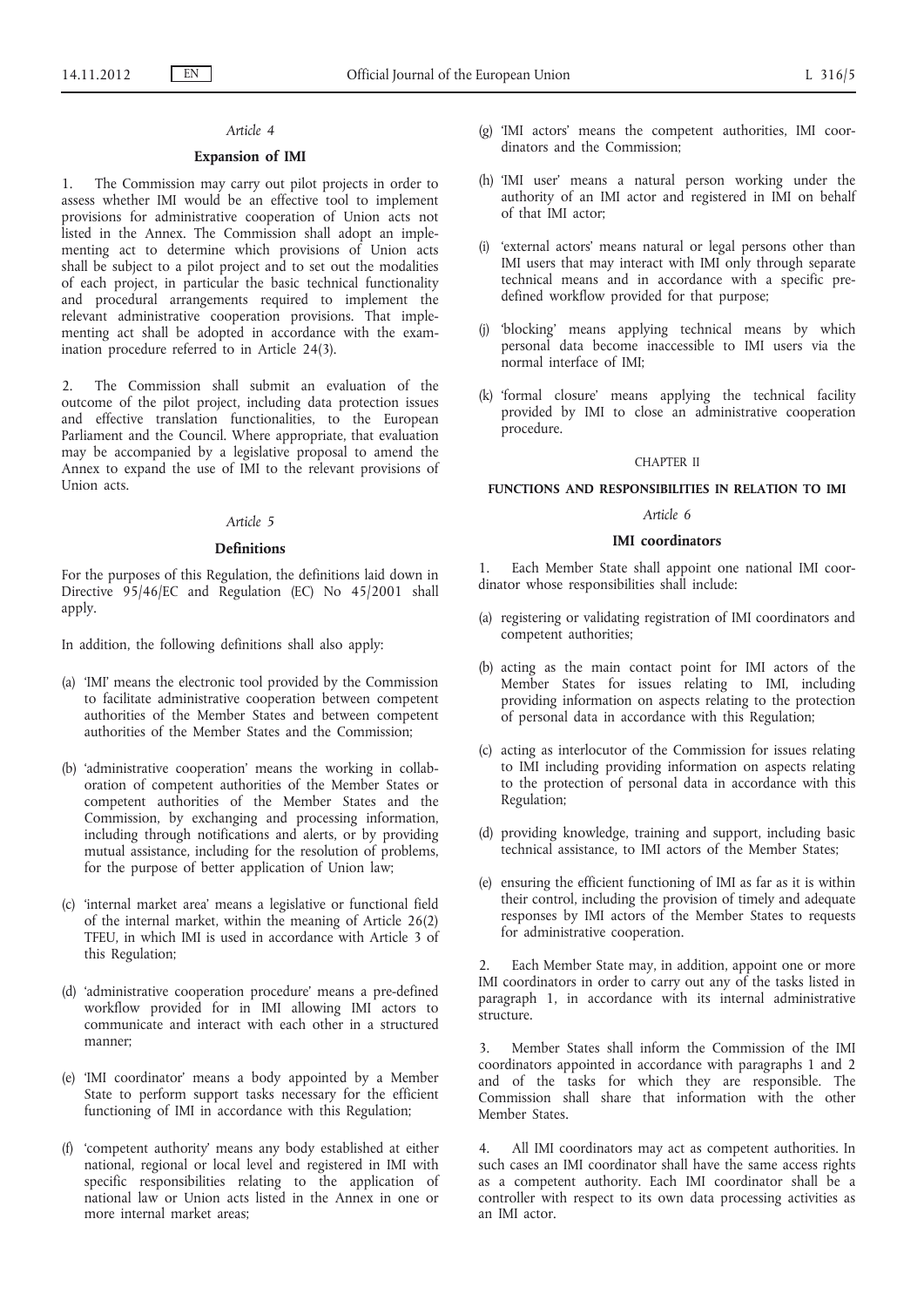# *Article 7*

# **Competent authorities**

1. When cooperating by means of IMI, competent authorities, acting through IMI users in accordance with administrative cooperation procedures, shall ensure that, in accordance with the applicable Union act, an adequate response is provided within the shortest possible period of time, and in any event within the deadline set by that act.

2. A competent authority may invoke as evidence any information, document, finding, statement or certified true copy which it has received electronically by means of IMI, on the same basis as similar information obtained in its own country, for purposes compatible with the purposes for which the data were originally collected.

3. Each competent authority shall be a controller with respect to its own data processing activities performed by an IMI user under its authority and shall ensure that data subjects can exercise their rights in accordance with Chapters III and IV, where necessary, in cooperation with the Commission.

### *Article 8*

### **Commission**

1. The Commission shall be responsible for carrying out the following tasks:

- (a) ensuring the security, availability, maintenance and development of the software and IT infrastructure for IMI;
- (b) providing a multilingual system, including existing translation functionalities, training in cooperation with the Member States, and a helpdesk to assist Member States in the use of IMI;
- (c) registering the national IMI coordinators and granting them access to IMI;
- (d) performing processing operations on personal data in IMI, where provided for in this Regulation, in accordance with the purposes determined by the applicable Union acts listed in the Annex;
- (e) monitoring the application of this Regulation and reporting back to the European Parliament, the Council and the European Data Protection Supervisor in accordance with Article 25.

2. For the purposes of performing the tasks listed in paragraph 1 and producing statistical reports, the Commission shall have access to the necessary information relating to the processing operations performed in IMI.

The Commission shall not participate in administrative cooperation procedures involving the processing of personal data except where required by a provision of a Union act listed in the Annex.

# *Article 9*

### **Access rights of IMI actors and users**

1. Only IMI users shall have access to IMI.

2. Member States shall designate the IMI coordinators and competent authorities and the internal market areas in which they have competence. The Commission may play a consultative role in that process.

Each IMI actor shall grant and revoke, as necessary, appropriate access rights to its IMI users in the internal market area for which it is competent.

4. Appropriate means shall be put in place by the Commission and the Member States to ensure that IMI users are allowed to access personal data processed in IMI only on a need-to-know basis and within the internal market area or areas for which they were granted access rights in accordance with paragraph 3.

5. The use of personal data processed in IMI for a specific purpose in a way that is incompatible with that original purpose shall be prohibited, unless explicitly provided for by national law in accordance with Union law.

6. Where an administrative cooperation procedure involves the processing of personal data, only the IMI actors participating in that procedure shall have access to such personal data.

# *Article 10*

### **Confidentiality**

Each Member State shall apply its rules of professional secrecy or other equivalent duties of confidentiality to its IMI actors and IMI users, in accordance with national or Union legislation.

2. IMI actors shall ensure that requests of other IMI actors for confidential treatment of information exchanged by means of IMI are respected by IMI users working under their authority.

# *Article 11*

# **Administrative cooperation procedures**

IMI shall be based on administrative cooperation procedures implementing the provisions of the relevant Union acts listed in the Annex. Where appropriate, the Commission may adopt implementing acts for a specific Union act listed in the Annex or for a type of administrative cooperation procedure, setting out the essential technical functionality and the procedural arrangements required to enable the operation of the relevant administrative cooperation procedures, including where applicable the interaction between external actors and IMI as referred to in Article 12. Those implementing acts shall be adopted in accordance with the advisory procedure referred to in Article 24(2).

# *Article 12*

### **External actors**

Technical means may be provided to allow external actors to interact with IMI where such interaction is:

- (a) provided for by a Union act;
- (b) provided for in an implementing act referred to in Article 11 in order to facilitate administrative cooperation between competent authorities in Member States for the application of the provisions of Union acts listed in the Annex; or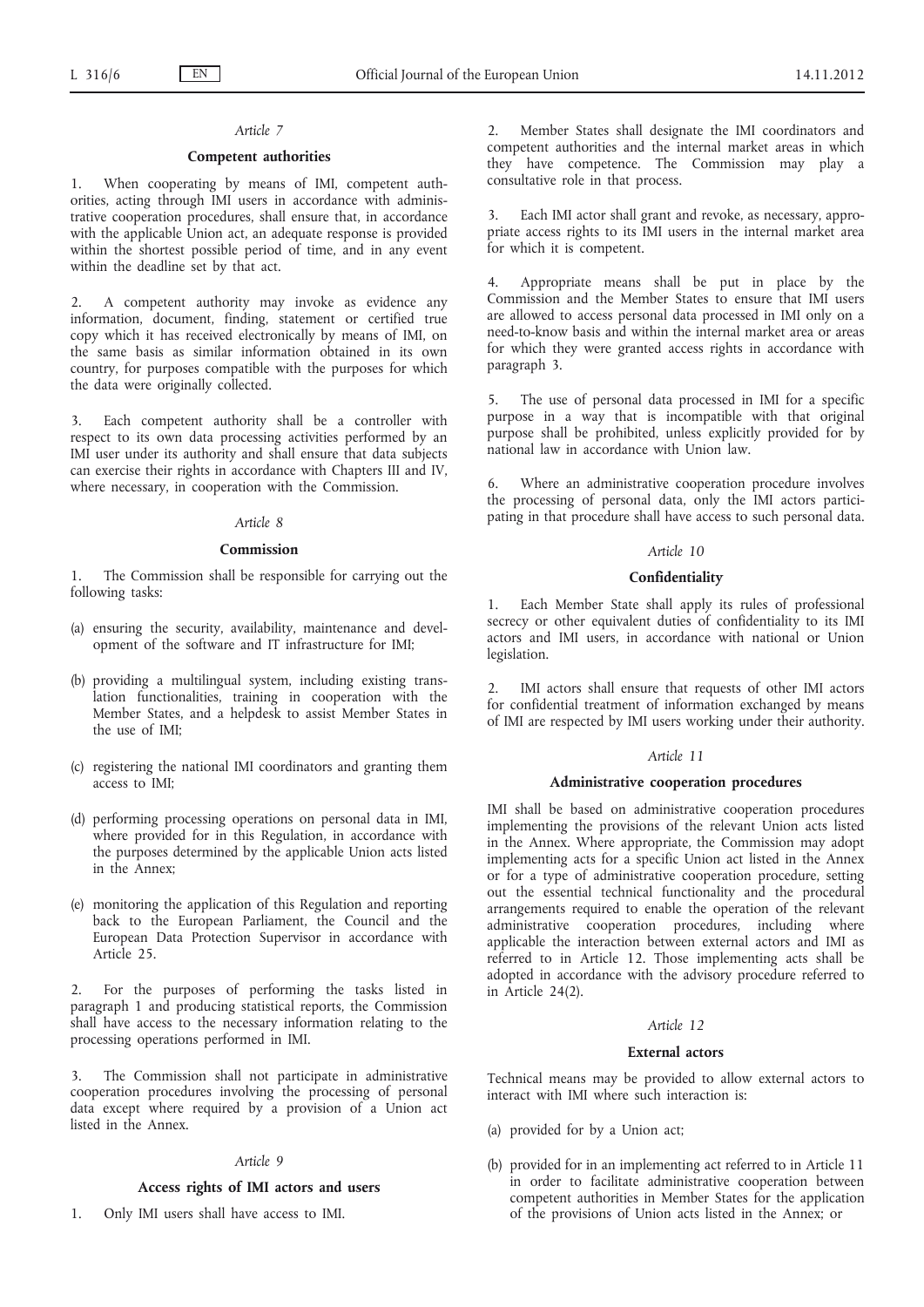(c) necessary for submitting requests in order to exercise their rights as data subjects in accordance with Article 19.

Any such technical means shall be separate from IMI and shall not enable external actors to access IMI.

#### CHAPTER III

# **PROCESSING OF PERSONAL DATA AND SECURITY**

# *Article 13*

# **Purpose limitation**

IMI actors shall exchange and process personal data only for the purposes defined in the relevant provisions of the Union acts listed in the Annex.

Data submitted to IMI by data subjects shall only be used for the purposes for which the data were submitted.

#### *Article 14*

# **Retention of personal data**

1. Personal data processed in IMI shall be blocked in IMI as soon as they are no longer necessary for the purpose for which they were collected, depending on the specificities of each type of administrative cooperation and, as a general rule, no later than six months after the formal closure of the administrative cooperation procedure.

However, if a longer period is provided for in an applicable Union act listed in the Annex, personal data processed in IMI may be retained for a maximum of 18 months after the formal closure of an administrative cooperation procedure.

2. Where a repository of information for future reference by IMI actors is required pursuant to a binding Union act listed in the Annex, the personal data included in such a repository may be processed for as long as they are needed for this purpose either with the data subject's consent or where this is provided for in that Union act.

3. Personal data blocked pursuant to this Article shall, with the exception of their storage, only be processed for purposes of proof of an information exchange by means of IMI with the data subject's consent, unless processing is requested for overriding reasons in the public interest.

4. The blocked data shall be automatically deleted in IMI three years after the formal closure of the administrative cooperation procedure.

5. At the express request of a competent authority in a specific case and with the data subject's consent, personal data may be deleted before the expiry of the applicable retention period.

6. The Commission shall ensure by technical means the blocking and deletion of personal data and their retrieval in accordance with paragraph 3.

7. Technical means shall be put in place to encourage IMI actors to formally close administrative cooperation procedures as soon as possible after the exchange of information has been completed and to enable IMI actors to involve IMI coordinators responsible in any procedure which has been inactive without justification for longer than two months.

#### *Article 15*

# **Retention of personal data of IMI users**

1. By way of derogation from Article 14, paragraphs 2 and 3 of this Article shall apply to the retention of personal data of IMI users. Those personal data shall include the full name and all electronic and other means of contact necessary for the purposes of this Regulation.

2. Personal data relating to IMI users shall be stored in IMI as long as they continue to be users of IMI and may be processed for purposes compatible with the objectives of this Regulation.

3. When a natural person ceases to be an IMI user, the personal data relating to that person shall be blocked by technical means for a period of three years. Those data shall, with the exception of their storage, only be processed for purposes of proof of an information exchange by means of IMI and shall be deleted at the end of the three-year period.

### *Article 16*

# **Processing of special categories of data**

1. The processing of special categories of data referred to in Article 8(1) of Directive 95/46/EC and Article 10(1) of Regulation (EC) No 45/2001 by means of IMI shall be allowed only on the basis of a specific ground mentioned in Article 8(2) and (4) of that Directive and Article 10(2) of that Regulation and subject to appropriate safeguards provided for in those Articles to ensure the rights of individuals whose personal data are processed.

2. IMI may be used for the processing of data relating to offences, criminal convictions or security measures referred to in Article 8(5) of Directive 95/46/EC and Article 10(5) of Regulation (EC) No 45/2001, subject to safeguards provided for in those Articles, including information on disciplinary, administrative or criminal sanctions or other information necessary to establish the good repute of an individual or a legal person, where the processing of such data is provided for in a Union act constituting the basis for the processing or with the explicit consent of the data subject, subject to specific safeguards referred to in Article 8(5) of Directive 95/46/EC.

#### *Article 17*

#### **Security**

1. The Commission shall ensure that IMI complies with the rules on data security adopted by the Commission pursuant to Article 22 of Regulation (EC) No 45/2001.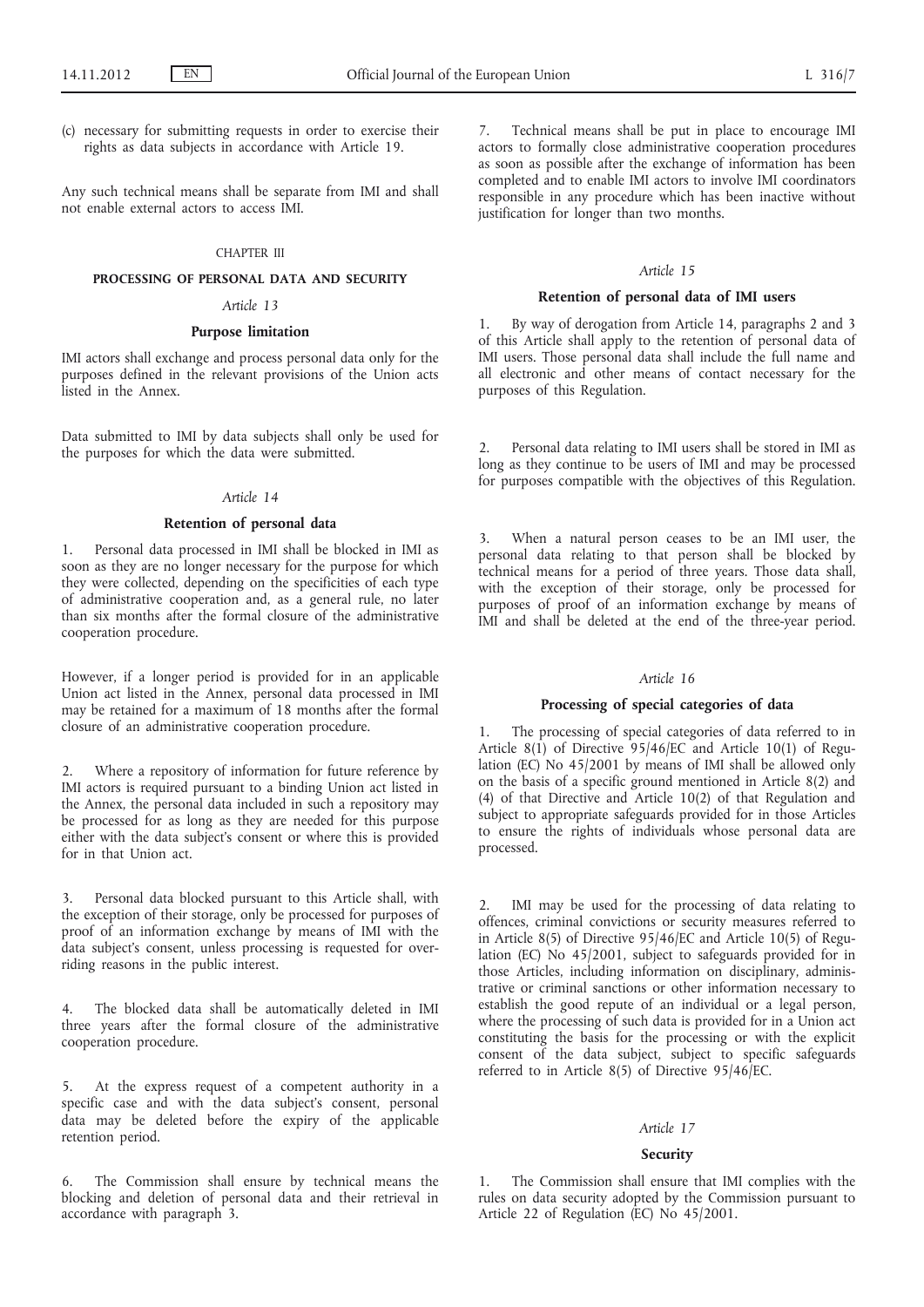2. The Commission shall put in place the necessary measures to ensure security of personal data processed in IMI, including appropriate data access control and a security plan which shall be kept up-to-date.

3. The Commission shall ensure that, in the event of a security incident, it is possible to verify what personal data have been processed in IMI, when, by whom and for what purpose.

4. IMI actors shall take all procedural and organisational measures necessary to ensure the security of personal data processed by them in IMI in accordance with Article 17 of Directive 95/46/EC.

### CHAPTER IV

# **RIGHTS OF DATA SUBJECTS AND SUPERVISION**

### *Article 18*

# **Information to data subjects and transparency**

1. IMI actors shall ensure that data subjects are informed about processing of their personal data in IMI as soon as possible and that they have access to information on their rights and how to exercise them, including the identity and contact details of the controller and of the controller's representative, if any, in accordance with Article 10 or 11 of Directive 95/46/EC and national legislation which is in accordance with that Directive.

2. The Commission shall make publicly available in a way which is easily accessible:

- (a) information concerning IMI in accordance with Articles 11 and 12 of Regulation (EC) No 45/2001, in a clear and understandable form;
- (b) information on the data protection aspects of administrative cooperation procedures in IMI as referred to in Article 11 of this Regulation;
- (c) information on exceptions to or limitations of the rights of data subjects as referred to in Article 20 of this Regulation;
- (d) types of administrative cooperation procedures, essential IMI functionalities and categories of data that may be processed in IMI;
- (e) a comprehensive list of all implementing or delegated acts regarding IMI, adopted pursuant to this Regulation or to another Union act, and a consolidated version of the Annex to this Regulation and its subsequent amendments by other Union acts.

### *Article 19*

#### **Right of access, correction and deletion**

1. IMI actors shall ensure that data subjects may effectively exercise their right of access to data relating to them in IMI, and the right to have inaccurate or incomplete data corrected and unlawfully processed data deleted, in accordance with national legislation. The correction or deletion of data shall be carried out as soon as possible, and at the latest 30 days after the request by the data subject is received by the IMI actor responsible.

2. Where the accuracy or lawfulness of data blocked pursuant to Article 14(1) is contested by the data subject, this fact shall be recorded, as well as the accurate, corrected information.

# *Article 20*

# **Exceptions and limitations**

Member States shall inform the Commission where they provide for exceptions to, or limitations of, the rights of data subjects set out in this Chapter in national legislation in accordance with Article 13 of Directive 95/46/EC.

### *Article 21*

# **Supervision**

The national supervisory authority or authorities designated in each Member State and endowed with the powers referred to in Article 28 of Directive 95/46/EC (the 'National Supervisory Authority') shall independently monitor the lawfulness of the processing of personal data by the IMI actors of their Member State and, in particular, shall ensure that the rights of data subjects set out in this Chapter are protected in accordance with this Regulation.

2. The European Data Protection Supervisor shall monitor and seek to ensure that the personal data processing activities of the Commission, in its role as an IMI actor, are carried out in accordance with this Regulation. The duties and powers referred to in Articles 46 and 47 of Regulation (EC) No 45/2001 shall apply accordingly.

3. The National Supervisory Authorities and the European Data Protection Supervisor, each acting within the scope of their respective competencies, shall ensure coordinated supervision of IMI and its use by IMI actors.

The European Data Protection Supervisor may invite the National Supervisory Authorities to meet, where necessary, for the purposes of ensuring coordinated supervision of IMI and its use by IMI actors, as referred to in paragraph 3. The cost of such meetings shall be borne by the European Data Protection Supervisor. Further working methods for this purpose, including rules of procedure, may be developed jointly as necessary. A joint report of activities shall be sent to the European Parliament, the Council and the Commission at least every three years.

### CHAPTER V

### **GEOGRAPHIC SCOPE OF IMI**

# *Article 22*

# **National use of IMI**

1. A Member State may use IMI for the purpose of administrative cooperation between competent authorities within its territory, in accordance with national law, only where the following conditions are satisfied:

(a) no substantial changes to the existing administrative cooperation procedures are required;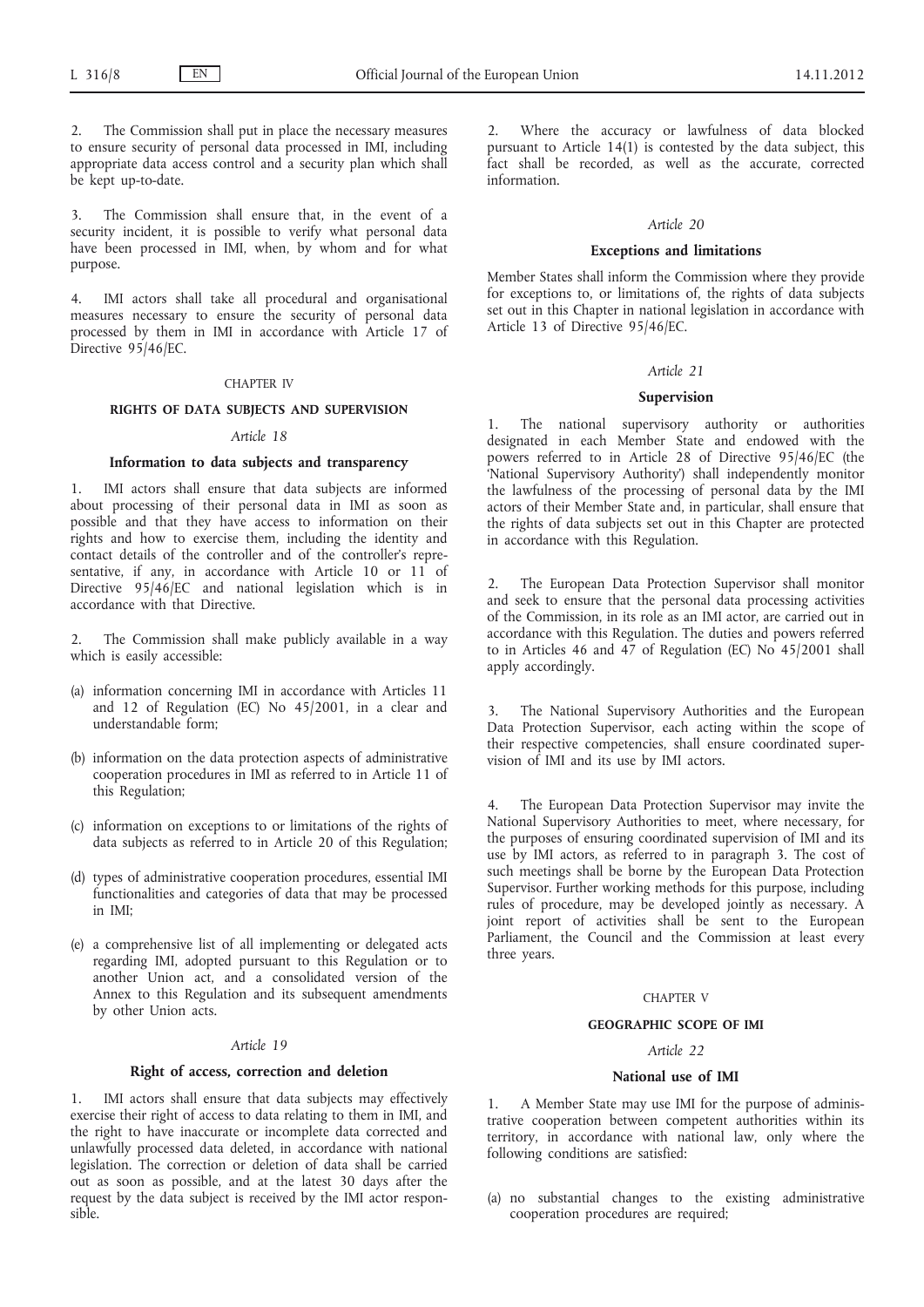- (b) a notification of the envisaged use of IMI has been submitted to the National Supervisory Authority where required under national law; and
- (c) it does not have a negative impact on the efficient functioning of IMI for IMI users.

2. Where a Member State intends to make systematic use of IMI for national purposes, it shall notify its intention to the Commission and seek its prior approval. The Commission shall examine whether the conditions set out in paragraph 1 are met. Where necessary, and in accordance with this Regulation, an agreement setting out, inter alia, the technical, financial and organisational arrangements for national use, including the responsibilities of the IMI actors, shall be concluded between the Member State and the Commission.

### *Article 23*

# **Information exchange with third countries**

1. Information, including personal data, may be exchanged in IMI pursuant to this Regulation between IMI actors within the Union and their counterparts in a third country only where the following conditions are satisfied:

- (a) the information is processed pursuant to a provision of a Union act listed in the Annex and an equivalent provision in the law of the third country;
- (b) the information is exchanged or made available in accordance with an international agreement providing for:
	- (i) the application of a provision of a Union act listed in the Annex by the third country;
	- (ii) the use of IMI; and
	- (iii) the principles and modalities of that exchange; and
- (c) the third country in question ensures adequate protection of personal data in accordance with Article 25(2) of Directive 95/46/EC, including adequate safeguards that the data processed in IMI shall only be used for the purpose for which they were initially exchanged, and the Commission has adopted a decision in accordance with Article 25(6) of Directive 95/46/EC.

2. Where the Commission is an IMI actor, Article 9(1) and (7) of Regulation (EC) No 45/2001 shall apply to any exchange of personal data processed in IMI with its counterparts in a third country.

3. The Commission shall publish in the *Official Journal of the European Union* and keep up-to-date a list of third countries authorised to exchange information, including personal data, in accordance with paragraph 1.

# CHAPTER VI

### **FINAL PROVISIONS**

# *Article 24*

### **Committee procedure**

1. The Commission shall be assisted by a committee. That committee shall be a committee within the meaning of Regulation (EU) No 182/2011.

2. Where reference is made to this paragraph, Article 4 of Regulation (EU) No 182/2011 shall apply.

3. Where reference is made to this paragraph, Article 5 of Regulation (EU) No 182/2011 shall apply.

# *Article 25*

# **Monitoring and reporting**

1. The Commission shall report to the European Parliament and the Council on the functioning of IMI on a yearly basis.

By 5 December 2017 and every five years thereafter, the Commission shall report to the European Data Protection Supervisor on aspects relating to the protection of personal data in IMI, including data security.

3. For the purpose of producing the reports referred to in paragraphs 1 and 2, Member States shall provide the Commission with any information relevant to the application of this Regulation, including on the application in practice of the data protection requirements laid down in this Regulation.

# *Article 26*

### **Costs**

1. The costs incurred for the development, promotion, operation and maintenance of IMI shall be borne by the general budget of the European Union, without prejudice to arrangements under Article 22(2).

2. Unless otherwise stipulated in a Union act, the costs for the IMI operations at Member State level, including the human resources needed for training, promotion and technical assistance (helpdesk) activities, as well as for the administration of IMI at national level, shall be borne by each Member State.

# *Article 27*

#### **Repeal**

Decision 2008/49/EC is repealed.

# *Article 28*

# **Effective application**

Member States shall take all necessary measures to ensure effective application of this Regulation by their IMI actors.

# *Article 29*

#### **Exceptions**

1. Notwithstanding Article 4 of this Regulation, the IMI pilot project launched on 16 May 2011 to test the suitability of IMI for the implementation of Article 4 of Directive 96/71/EC of the European Parliament and of the Council of 16 December 1996 concerning the posting of workers in the framework of the provision of services  $(1)$  may continue to operate on the basis of the arrangements that were made prior to the entry into force of this Regulation.

<sup>(</sup> 1) OJ L 18, 21.1.1997, p. 1.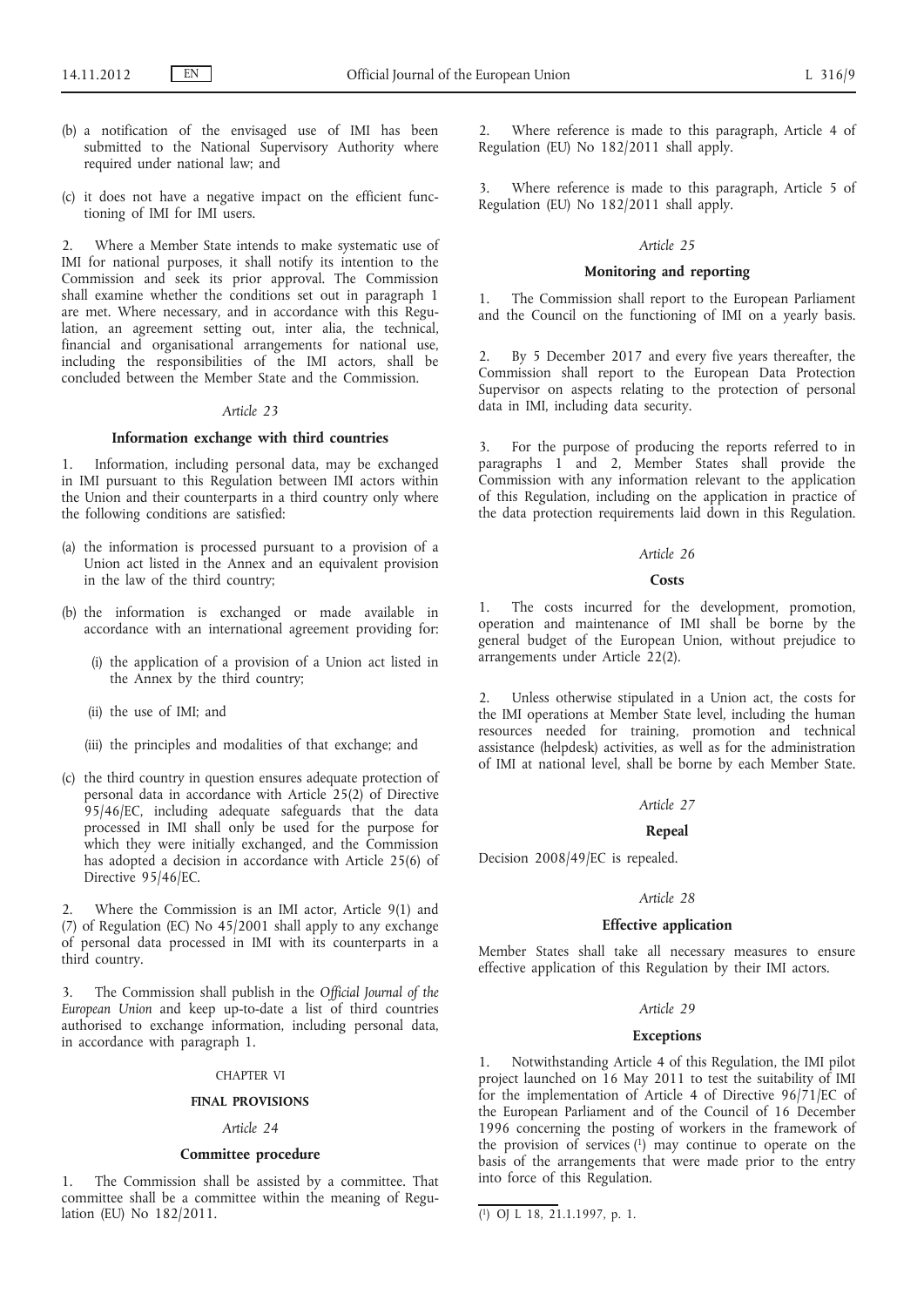2. Notwithstanding Article 8(3) and points (a) and (b) of the first paragraph of Article 12 of this Regulation, for the implementation of the administrative cooperation provisions of the SOLVIT Recommendation through IMI, the involvement of the Commission in administrative cooperation procedures and the existing facility for external actors may continue on the basis of the arrangements that were made prior to the entry into force of this Regulation. The period as referred to in Article 14(1) of this Regulation shall be 18 months for personal data processed in IMI for the purposes of the SOLVIT Recommendation.

3. Notwithstanding Article 4(1) of this Regulation, the Commission may launch a pilot project to assess whether IMI is an efficient, cost-effective and user-friendly tool to implement Article 3(4), (5) and (6) of Directive  $2000/31/\text{EC}$  of the European Parliament and of the Council of 8 June 2000 on certain legal aspects of information society services, in particular electronic commerce, in the Internal Market (Directive on electronic commerce)  $(1)$ . No later than two years after the launch of that pilot project, the Commission shall submit to the European Parliament and the Council the evaluation referred to in

Article 4(2) of this Regulation, which shall also cover the interaction between administrative cooperation within the consumer protection cooperation system established in accordance with Regulation (EC) No 2006/2004 of the European Parliament and of the Council of 27 October 2004 on cooperation between national authorities responsible for the enforcement of consumer protection laws (the Regulation on consumer protection cooperation) (2) and within IMI.

Notwithstanding Article 14(1) of this Regulation, any periods up to a maximum of 18 months decided on the basis of Article 36 of Directive 2006/123/EC with regard to administrative cooperation pursuant to Chapter VI thereof shall continue to apply in that area.

# *Article 30*

### **Entry into force**

This Regulation shall enter into force on the twentieth day following that of its publication in the *Official Journal of the European Union*.

This Regulation shall be binding in its entirety and directly applicable in all Member States.

Done at Strasbourg, 25 October 2012.

*For the European Parliament The President* M. SCHULZ

*For the Council The President* A. D. MAVROYIANNIS

 $\overline{(^1)}$  OJ L 178, 17.7.2000, p. 1.